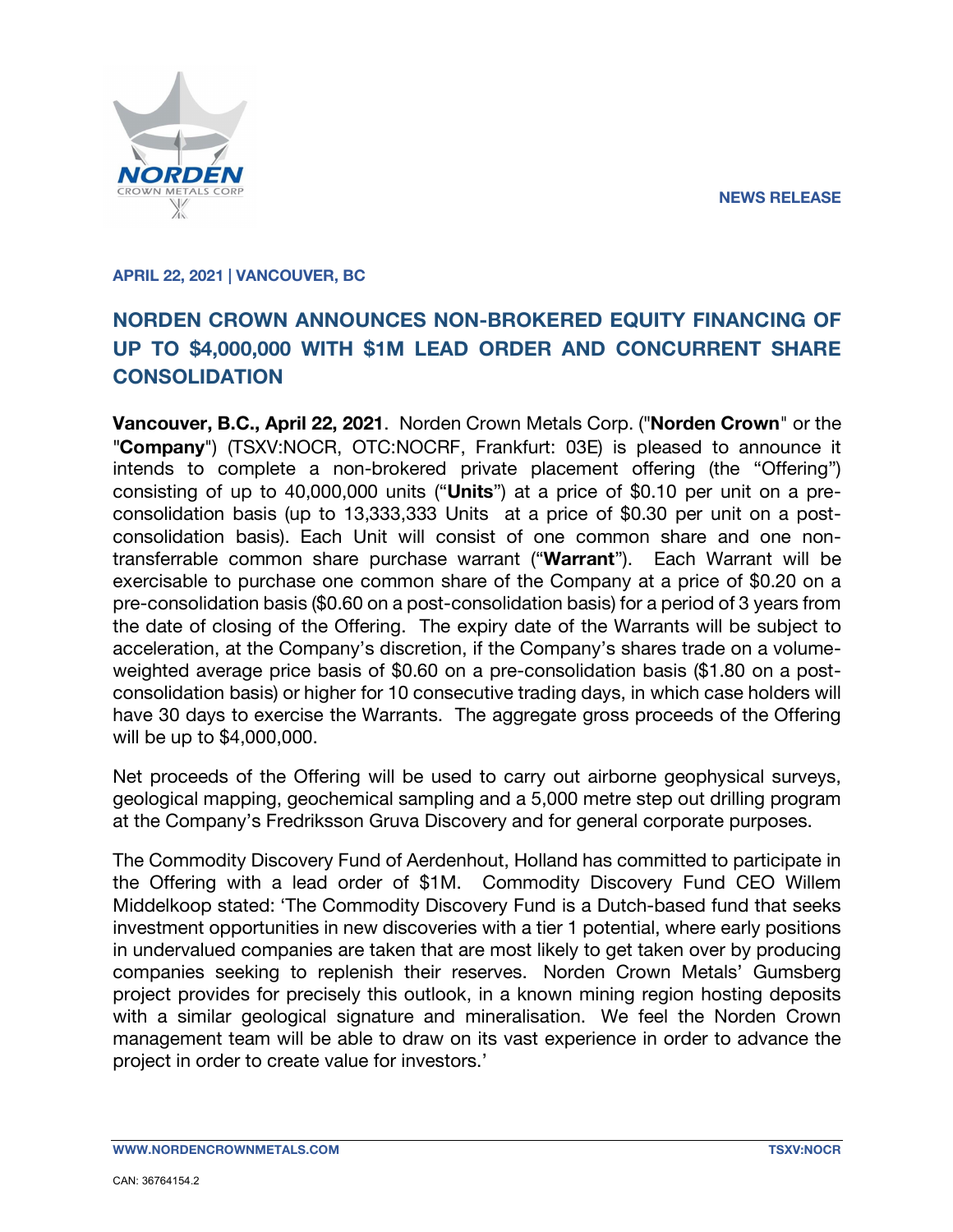

The Offering is expected to close on or about May 7, 2021 (the "**Closing Date**") and is subject to receipt of applicable regulatory approvals including acceptance by the TSX Venture Exchange (the "**TSX-V**"). The securities issued will be subject to a standard four month hold period.

## **Proposed Share Consolidation**

The Company also announces that it intends to complete a share consolidation on the basis of three existing common shares for one new consolidated common share (the "**Consolidation**"), which the Company anticipates completing on the Closing Date. The Consolidation is subject to acceptance by the TSX-V. In accordance with the Company's articles, the Consolidation may be approved by the Company's directors, and shareholder approval is not required. Currently, the Company has 133,196,582 issued and outstanding common shares, and assuming no additional common shares are issued prior to completion of the Consolidation (including under the Offering), upon completion of the Consolidation there will be 44,398,860 common shares on a post-Consolidation basis outstanding. The Offering is being conducted on a pre-Consolidation basis and, accordingly, in addition to such 44,398,860 common shares (assuming completion of the Offering and the Consolidation), an additional 13,333,333 common shares will have been issued under the Offering for an aggregate post-Consolidation total of 57,732,193 issued and outstanding common shares.

*This news release does not constitute an offer to sell or a solicitation of an offer to buy any of the securities in the United States. The securities have not been and will not be registered under the United States Securities Act of 1933 as amended (the "1933 Act"), or any state securities laws and may not be offered or sold within the United States or to, or for the account or benefit of U.S. persons (as defined in Regulation S under the 1933 Act) absent such registration or an applicable exemption from such registration requirements.* 

## **About Norden Crown Metals Corp.**

Norden Crown is a mineral exploration company focused on the discovery of silver, zinc, copper, and gold deposits in exceptional, historical mining project areas spanning Sweden and Norway. The Company aims to discover new economic mineral deposits in known mining districts that have seen little or no modern exploration techniques. The Company is led by an experienced management team and an accomplished technical team, with successful track records in mineral discovery, mining development and financing.

## **On behalf of Norden Crown Metals Corp.**

Patricio Varas, Chairman and CEO